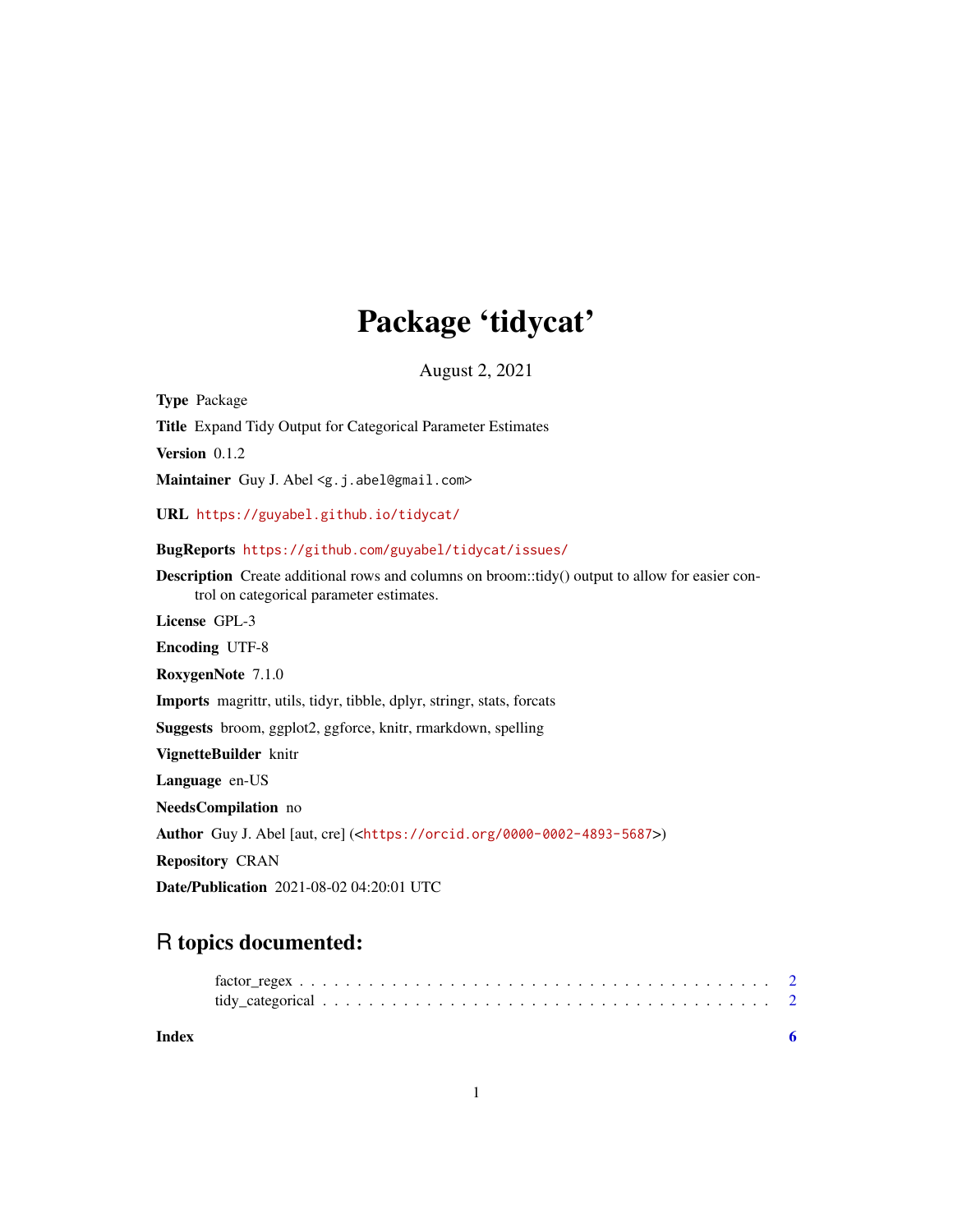<span id="page-1-0"></span>

#### Description

Primarily developed for use within [tidycat::tidy\\_categorical\(\)](#page-0-0)

#### Usage

factor\_regex(m, at\_start = TRUE)

#### Arguments

| m        | A model object, created using a function such as $stats::lm()$                                                       |
|----------|----------------------------------------------------------------------------------------------------------------------|
| at start | Logical indicating whether or not to include $\land$ in the regular expression to begin<br>search at start of string |

#### Value

A character string for use as a regular expression.

#### Author(s)

Guy J. Abel

#### Examples

```
m0 <- lm(formula = mpg ~ disp + as.factor(am)*as.factor(vs), data = mtcars)
factor_regex(m = m0)
```
tidy\_categorical *Expand broom::tidy() Outputs for Categorical Parameter Estimates*

#### Description

Create additional columns in a tidy model output (such as [broom::tidy.lm\(\)\)](#page-0-0) to allow for easier control when plotting categorical parameter estimates.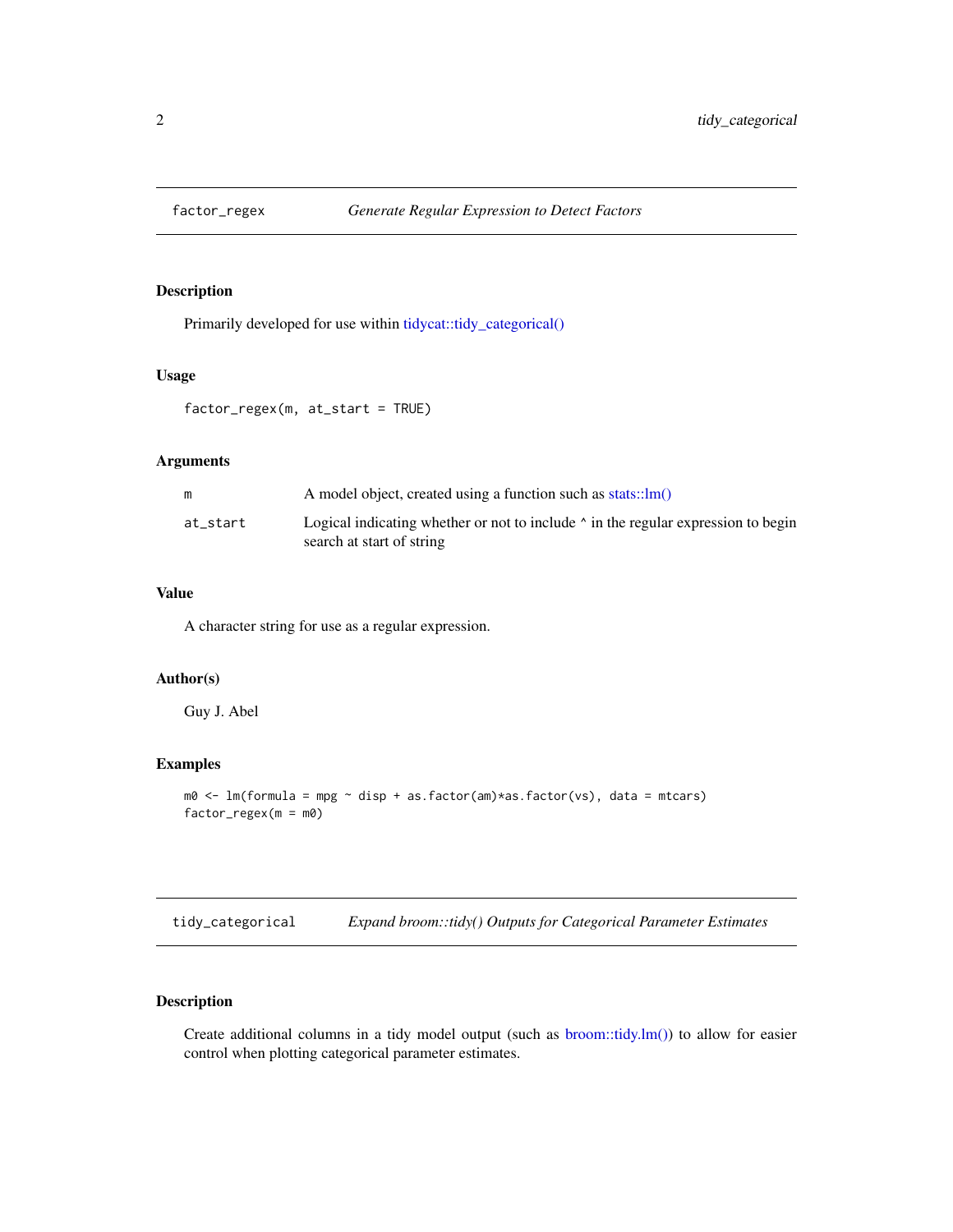#### <span id="page-2-0"></span>tidy\_categorical 3

#### Usage

```
tidy_categorical(
 d = NULL,m = NULL,include_reference = TRUE,
 reference_label = "Baseline Category",
 non_reference_label = paste0("Non-", reference_label),
 exponentiate = FALSE,
 n_level = FALSE
)
```
#### Arguments

| d                   | A data frame tibble::tibble() output from broom::tidy.lm(); with one row for<br>each term in the regression, including column term             |  |  |  |  |  |  |  |
|---------------------|------------------------------------------------------------------------------------------------------------------------------------------------|--|--|--|--|--|--|--|
| m                   | A model object, created using a function such as $lm()$                                                                                        |  |  |  |  |  |  |  |
| include_reference   |                                                                                                                                                |  |  |  |  |  |  |  |
|                     | Logical indicating to include additional rows in output for reference categories,<br>obtained from dummy.coef(). Defaults to TRUE              |  |  |  |  |  |  |  |
| reference_label     |                                                                                                                                                |  |  |  |  |  |  |  |
|                     | Character string. When used will create an additional column in output with<br>labels to indicate if terms correspond to reference categories. |  |  |  |  |  |  |  |
| non_reference_label |                                                                                                                                                |  |  |  |  |  |  |  |
|                     | Character string. When reference_label is used will be in output to indicate<br>if terms not corresponding to reference categories.            |  |  |  |  |  |  |  |
| exponentiate        | Logical indicating whether or not the results in $b$ room::tidy.lm $()$ are exponenti-<br>ated. Defaults to FALSE.                             |  |  |  |  |  |  |  |
| n_level             | Logical indicating whether or not to include a column n_level for the number<br>of observations per category. Defaults to FALSE.               |  |  |  |  |  |  |  |
|                     |                                                                                                                                                |  |  |  |  |  |  |  |

#### Value

Expanded [tibble::tibble\(\)](#page-0-0) from the version passed to d including additional columns:

| variable  | The name of the variable that the regression term belongs to.                                                                                |
|-----------|----------------------------------------------------------------------------------------------------------------------------------------------|
| level     | The level of the categorical variable that the regression term belongs to. Will be<br>an the term name for numeric variables.                |
| effect    | The type of term (main or interaction)                                                                                                       |
| reference | The type of term (reference or non-reference) with label passed from reference_label.<br>If reference_label is set NULL will not be created. |
| n level   | The the number of observations per category. If n_level is set NULL (default)<br>will not be created.                                        |

In addition, extra rows will be added, if include\_reference is set to FALSE for the reference categories, obtained from [dummy.coef\(\)](#page-0-0)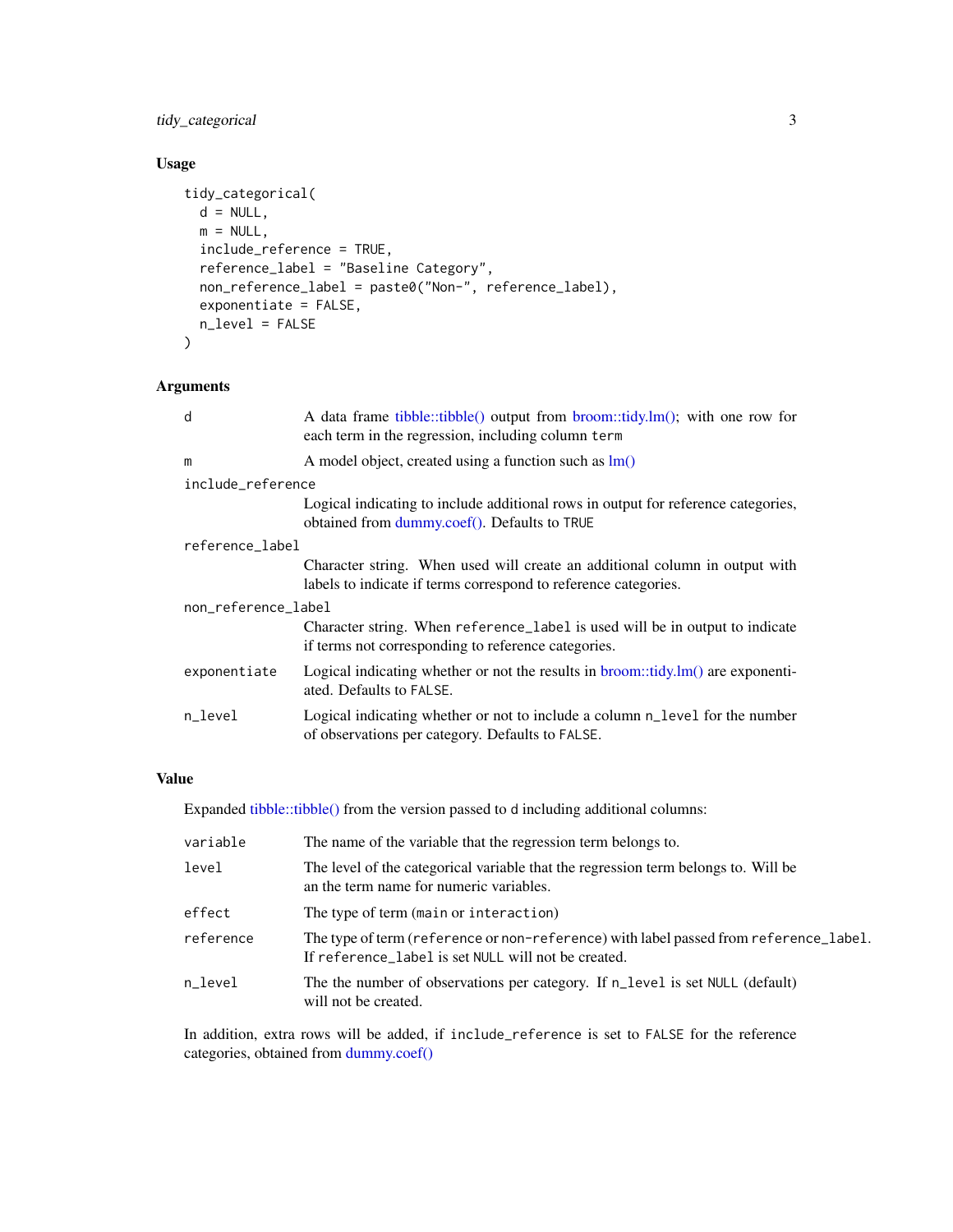#### <span id="page-3-0"></span>Author(s)

Guy J. Abel

#### See Also

[broom::tidy.lm\(\)](#page-0-0)

#### Examples

```
# strip ordering in factors (currently ordered factor not supported)
library(dplyr)
library(broom)
m0 <- esoph %>%
  mutate_if(is.factor, ~factor(., ordered = FALSE)) %>%
  glm(clind(ncases, ncontrols) \sim agegp + tobgp * alcgp, data = .family = binomial())
# tidy
tidy(m0)
# add further columns to tidy output to help manage categorical variables
m0 %>%
tidy() %>%
tidy_categorical(m = m0, include_reference = FALSE)
# include reference categories and column to indicate the additional terms
m0 %>%
tidy() %>%
 tidy_categorical(m = m0)
# coefficient plots
d0 <- m0 %>%
  tidy(conf.int = TRUE) %>%
  tidy_categorical(m = m0) %>%
  # drop the intercept term
  slice(-1)
d0
# typical coefficient plot
library(ggplot2)
library(tidyr)
ggplot(data = d0 % %>% drop_na(),
       mapping = aes(x = term, y = estimate,ymin = conf.lower, j ymax = conf , high) +
  coord_flip() +
  geom_hline(yintercept = 0, linetype = "dashed") +
  geom_pointrange()
# enhanced coefficient plot using additional columns from tidy_categorical and ggforce::facet_row()
library(ggforce)
ggplot(data = d0,
```

```
mapping = aes(x = level, colour = reference,
```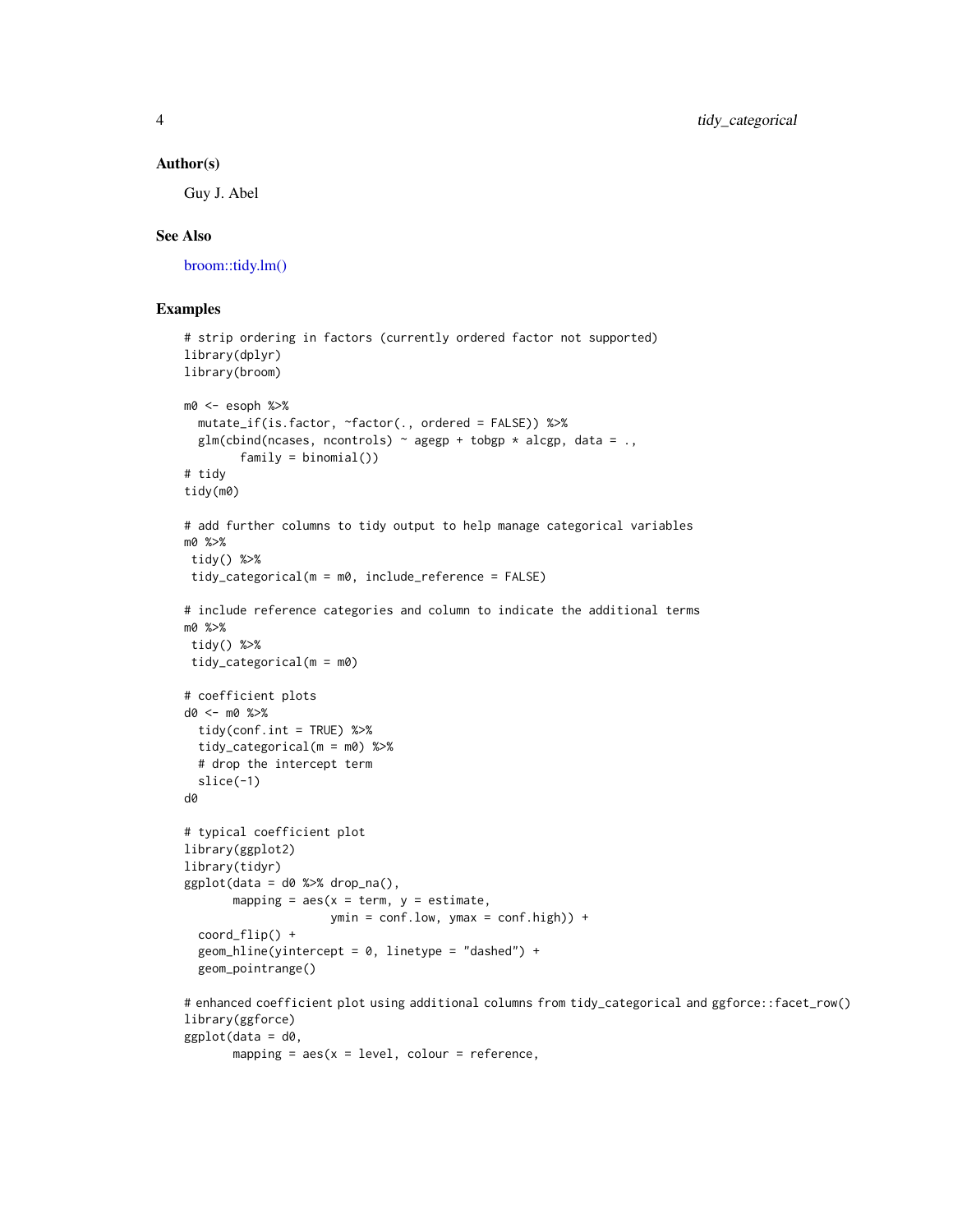```
y = estimate, ymin = conf.low, ymax = conf.high)) +
facet_row(facets = vars(variable), scales = "free_x", space = "free") +
geom_hline(yintercept = 0, linetype = "dashed") +
geom_pointrange() +
theme(axis.text.x = element_text(angle = 45, hjust = 1))
```